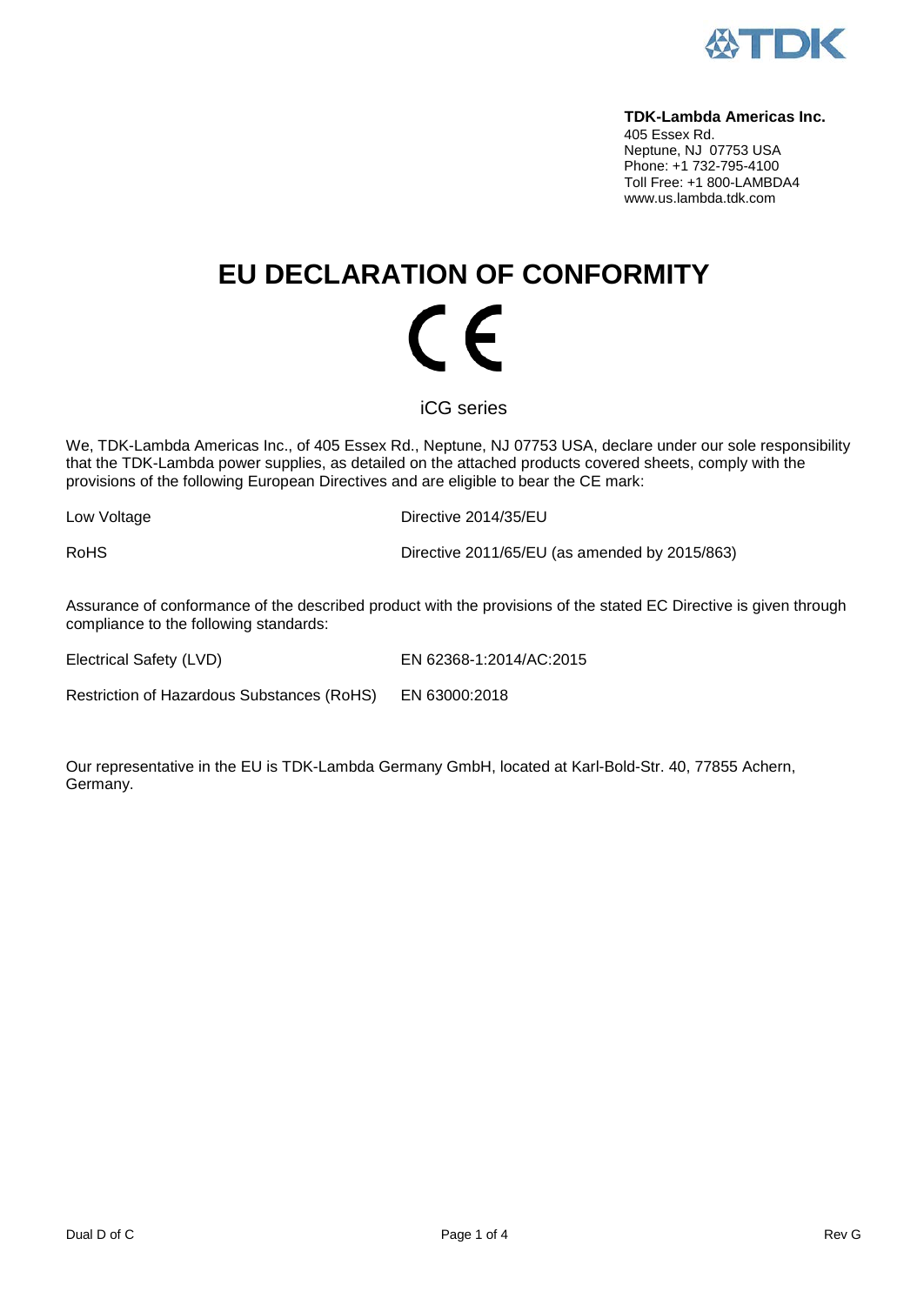

#### **TDK-Lambda Americas Inc.**

405 Essex Rd. Neptune, NJ 07753 USA Phone: +1 732-795-4100 Toll Free: +1 800-LAMBDA4 www.us.lambda.tdk.com

## **UK DECLARATION OF CONFORMITY**



iCG series

We, TDK-Lambda Americas Inc., of 405 Essex Rd., Neptune, NJ 07753 USA, declare under our sole responsibility that the TDK-Lambda power supplies, as detailed on the attached products covered sheets, comply with the provisions of the following European Directives and are eligible to bear the UKCA mark:

Electrical Equipment (Safety) Regulations 2016

Restriction of the Use of Certain Hazardous Substances in Electrical & Electronic Equipment Regulations 2012

Assurance of conformance of the described product with the provisions of the stated UK Regulation is given through compliance to the following standards:

Electrical Safety EN 62368-1:2014/AC:2015

Restriction of Hazardous Substances (RoHS) EN 63000:2018

Our representative in the UK is TDK-Lambda UK Ltd, located at Kingsley Avenue, Ilfracombe, Devon, EX34 8ES, UK.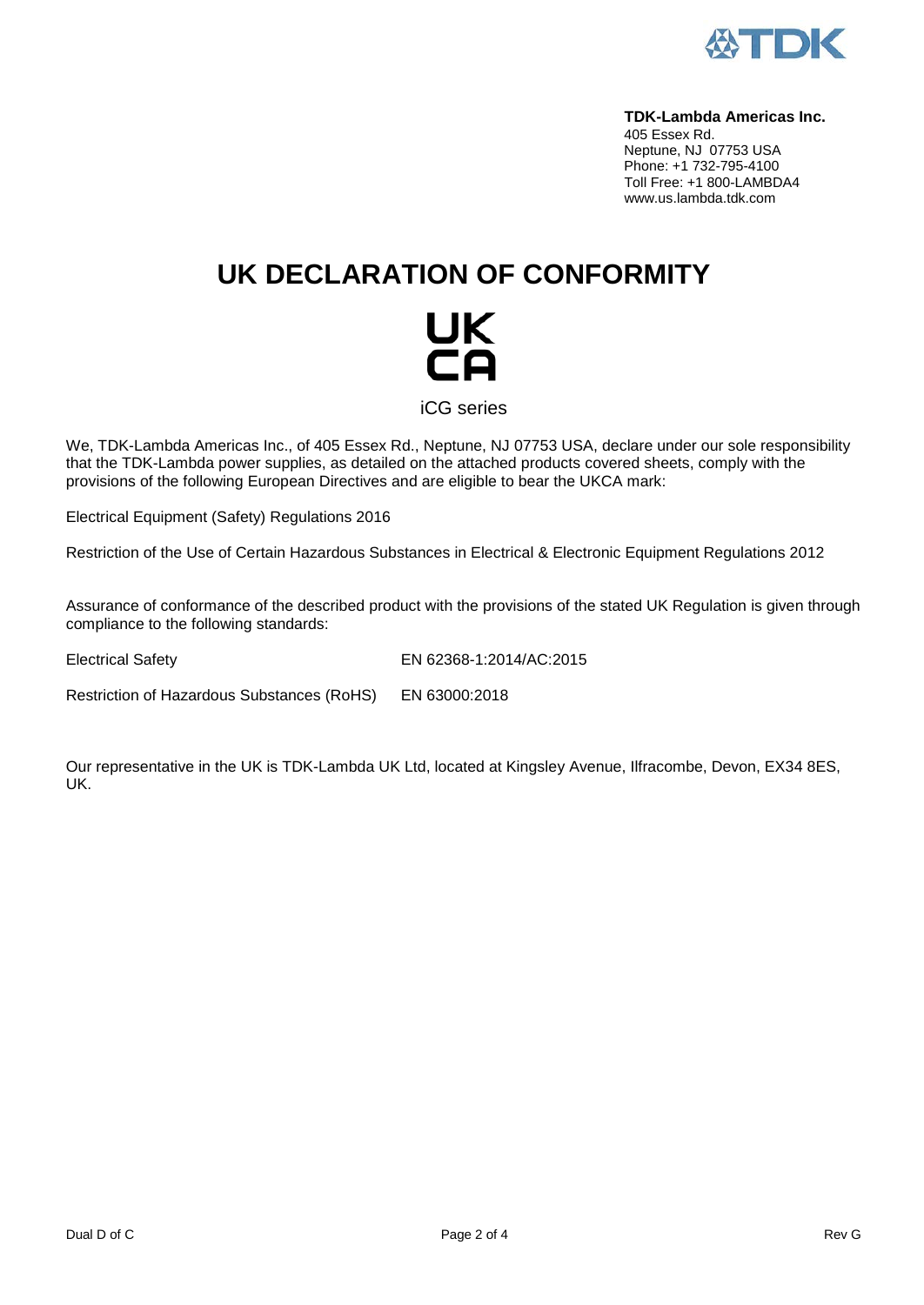

### **iCG series – Products Covered**

iCG!!\*\*\*A%%%V-###(-R)

Where:

!! represents a two digit input voltage, e.g. "05" means 5Vdc

\*\*\* represents a three digit current, eg. "003" means 3A

%%% represents a three digit voltage,eg."006" means 0.6V

### represents a three digit combination of numbers and/or letters which indicate the feature set -R option, designates ROHS compliance